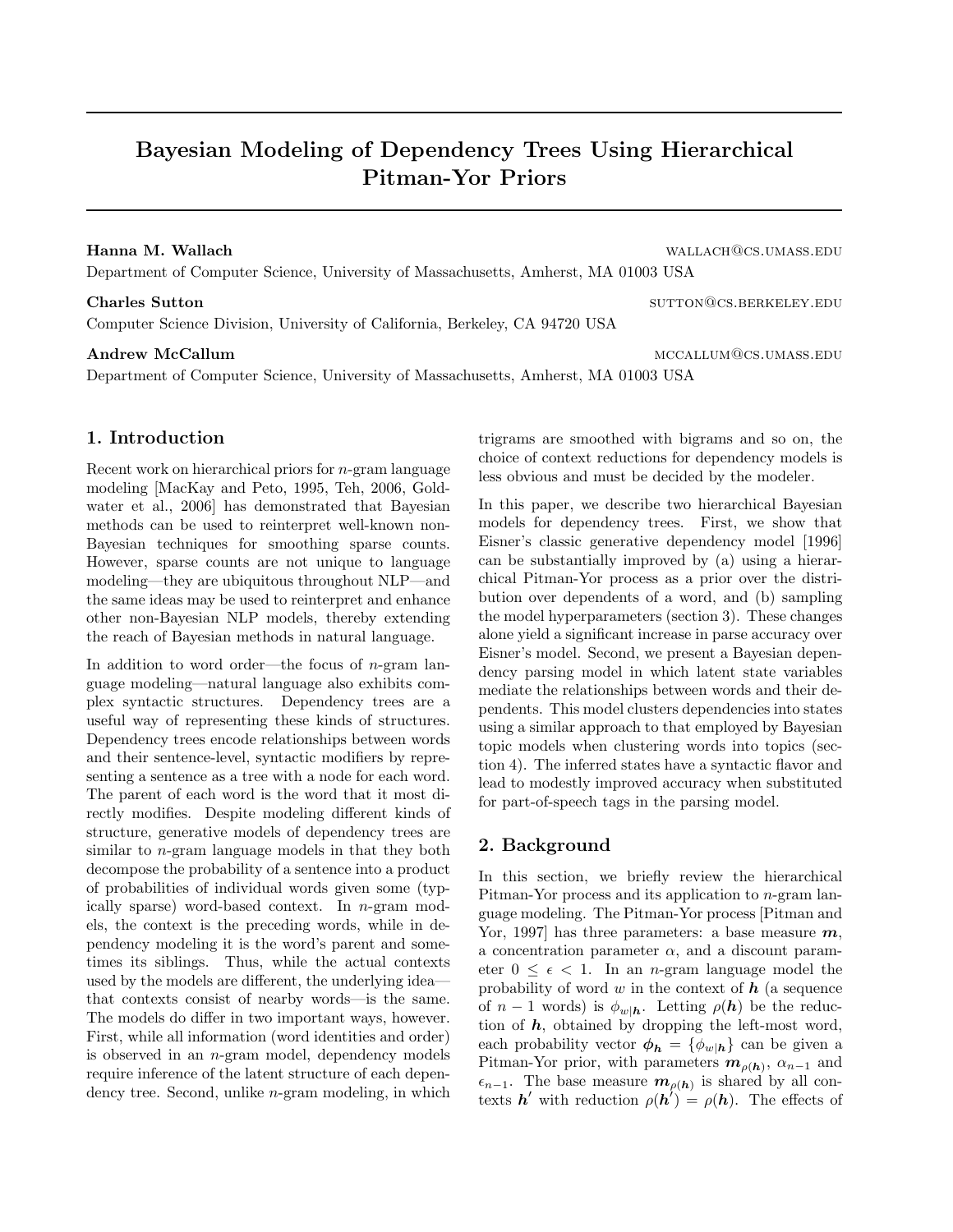| $P(s_n   s_{\pi(n)}, w_{\pi(n)}, c_{\pi(n)}, s_{\sigma(n)}, d_n)$ |                      | $P(w_n   s_n, s_{\pi(n)}, w_{\pi(n)}, c_{\pi(n)}, d_n)$ |       | $P(c_n   s_n, w_n)$ |  |
|-------------------------------------------------------------------|----------------------|---------------------------------------------------------|-------|---------------------|--|
| $s_{\pi(n)}, w_{\pi(n)}, c_{\pi(n)}, s_{\sigma(n)}, d_n$          |                      | $s_n, s_{\pi(n)}, w_{\pi(n)}, c_{\pi(n)}, d_n$          |       | $s_n, w_n$          |  |
| $s_{\pi(n)},$                                                     | $s_{\sigma(n)}, d_n$ | $s_n, s_{\pi(n)},$                                      | $d_n$ | $s_n,$              |  |
| $s_{\pi(n)},$                                                     | $d_n$                | $s_n,$                                                  |       |                     |  |

Table 1. Contexts (in order) used by Eisner for estimating probabilities.

using a Pitman-Yor prior are best explained in terms of drawing a new observation from the predictive distribution over words given  $h$ , obtained by integrating out  $\phi_h$ : If the observation is the first to be drawn, it is instantiated to the value of a new "internal" draw from  $m_{\rho(h)}$ . Otherwise, it is instantiated to the value of an existing internal draw, with probability proportional to the number of observations previously "matched" to that draw minus  $\epsilon_{n-1}$ , or to the value of a new internal draw, with probability proportional to  $\alpha_{n-1}$ . The Pitman-Yor process may be used hierarchically i.e.,  $m_{\rho(h)}$  may be given a Pitman-Yor prior, with parameters  $m_{\rho(\rho(h))}$ ,  $\alpha_{n-2}$  and  $\epsilon_{n-2}$ , and integrated out. Similarly for  $m_{\rho(\rho(h))}\dots m_{\emptyset}$ . This yields a hierarchy of Pitman-Yor processes encompassing all context reductions. The internal draws at one level are treated as observations by the next level up, and there is path from each observation to top-level uniform base measure  $u$  via the internal draws. The observation counts in the predictive distribution are effectively smoothed with higher-level counts, determined by the number of observations (or lower-level internal draws) matched to each internal draw in the hierarchy. The hierarchical Pitman-Yor process was applied to  $n$ -gram language modeling by Teh [2006] and Goldwater et al. [2006].

For real-world data, the number of internal draws at each level and the paths from the observations to the top-level base measure  $u$  are unknown. Since these quantities determine the counts used in the predictive distribution, they must be inferred using either Gibbs sampling or an approximate inference scheme.

Bayesian n-gram language modeling was first explored by MacKay and Peto [1995], who drew connections between non-Bayesian interpolated language models and hierarchical Dirichlet priors. Teh [2006] and Goldwater et al. [2006] showed that using a hierarchical Pitman-Yor process prior as described above leads to a model of which Kneser-Ney smoothing is a special case.

## 3. A Hierarchical Pitman-Yor Dependency Model

In this section, we describe the first of our Bayesian dependency parsing models. This model is best explained by starting with a reinterpretation of Eisner's

dependency model [1996] from a Bayesian perspective. Eisner's model generates sentences using a parentoutward process. Each parent generates a sequence of children starting in the center and moving outward to the left and then similarly to the right. Conditioned on the parent, the sequence of children in each direction is a first order Markov chain. The probability of a sentence consisting of words  $w$ , with corresponding part-of-speech tags  $s$ , case values  $c$  (see below) and tree t, generated according to this process, is

$$
P(s, w, c, t) = \prod_{n} P(s_n | s_{\pi(n)}, w_{\pi(n)}, c_{\pi(n)}, s_{\sigma(n)}, d_n)
$$
  
\n
$$
P(w_n | s_n, s_{\pi(n)}, w_{\pi(n)}, c_{\pi(n)}, d_n)
$$
  
\n
$$
P(c_n | s_n, w_n).
$$
\n(1)

where  $d_n$  is the direction of  $w_n$  with respect to its parent,  $\pi(n)$  is the position of  $w_n$ 's parent,  $\sigma(n)$  the position of  $w_n$ 's immediately preceding sibling (moving outward from  $w_n$ 's parent in direction  $d_n$ ), and  $y(n)$  is the position of  $w_n$ 's final child. The case  $c_n$  of each word  $w_n$  may be one of four values: lower, upper, mixed, or first capitalized word in the sentence.

Eisner estimates each probability in equation 1 from training data  $\mathcal D$  (tagged, cased sentences and their trees) by interpolating between probability estimates computed using various reduced conditioning contexts. The complete set of conditioning contexts for each variable (i.e., tag, word, case) are shown in table 1.

Alternatively, however, equation 1 can be rewritten as

$$
P(\mathbf{s}, \mathbf{w}, \mathbf{c}, \mathbf{t}) = \prod_{n} \theta_{s_n \mid s_{\pi(n)} w_{\pi(n)} c_{\pi(n)} s_{\sigma(n)} d_n}
$$
\n
$$
\phi_{w_n \mid s_n, s_{\pi(n)} w_{\pi(n)} c_{\pi(n)} d_n} \psi_{c_n \mid s_n w_n}
$$
\n
$$
(2)
$$

where  $\theta_{s'w'c's''d}$  is the distribution over part-of-speech tags for the context consisting of parent tag  $s'$ , parent word  $w'$ , parent case value  $c'$ , sibling tag  $s''$ , and direction d. Similarly,  $\phi_{ss'w'c'd}$  is the distribution over words for the context defined by tag  $s$ , parent tag  $s'$ , parent word  $w'$ , parent case value  $c'$ , and direction  $d$ . Finally,  $\psi_{sw}$  is the distribution over case values for the context consisting of tag  $s$  and word  $w$ . Eisner's interpolation method is then equivalent to giving each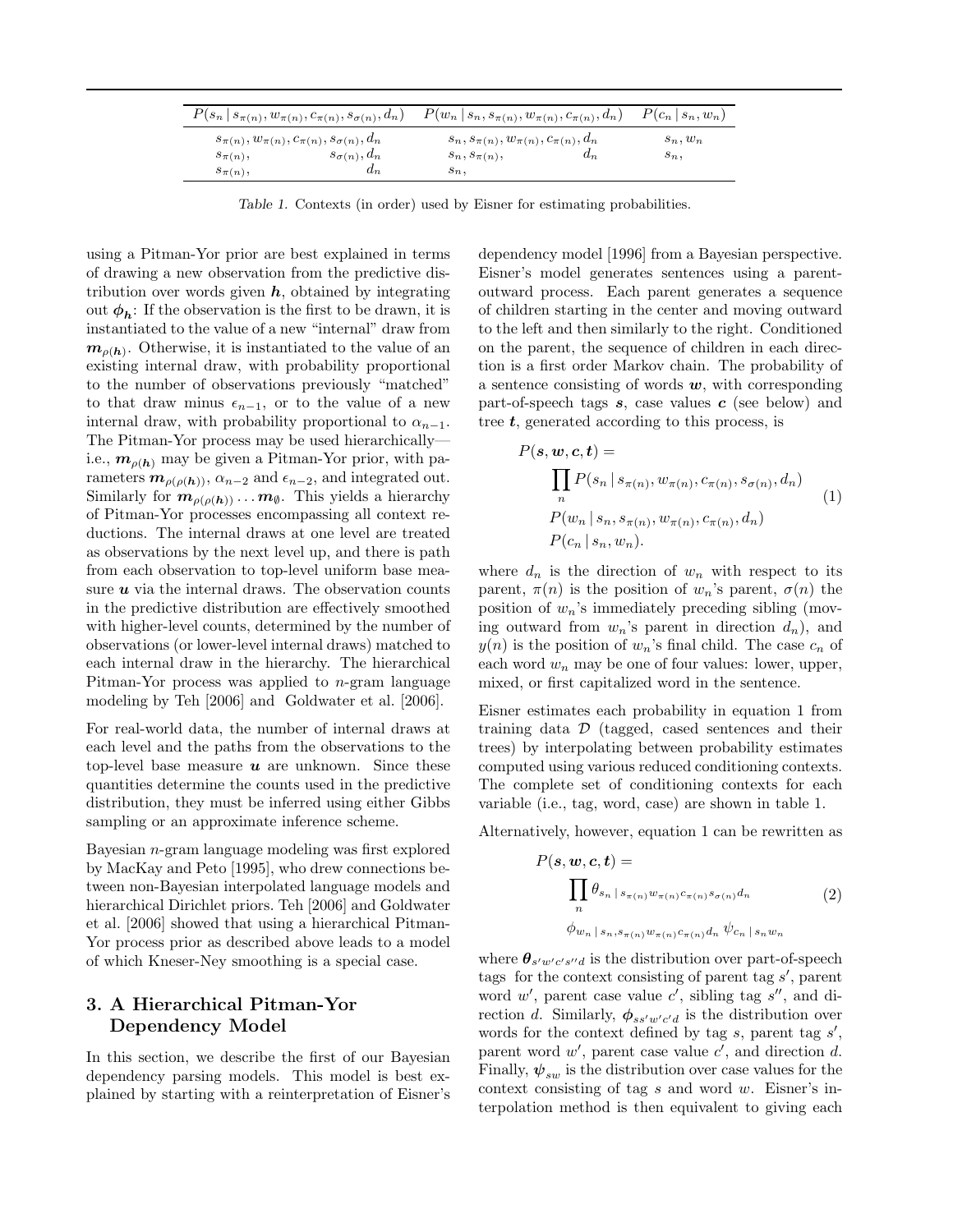probability vector a hierarchical Dirichlet prior—e.g.,

$$
\boldsymbol{\theta}_{s'w'c's''d} \sim \text{Dir}\left(\boldsymbol{\theta}_{s'w'c's''d} \,|\, \alpha_2, \boldsymbol{m}_{s's''d}\right) \tag{3}
$$

$$
\boldsymbol{m}_{s's''d} \sim \mathrm{Dir} \left( \boldsymbol{m}_{s's''d} \, | \, \alpha_1, \boldsymbol{m}_{s'd} \right) \tag{4}
$$

$$
\mathbf{m}_{s'd} \sim \mathrm{Dir} \left( \mathbf{m}_{s'd} \, | \, \alpha_0, \mathbf{u} \right) \tag{5}
$$

with  $\alpha_2 = \alpha_1 = 3$  and  $\alpha_0 = 0.5$  (the parameter values used by Eisner). Under these hierarchical priors, the predictive distributions given data  $\mathcal D$  (computed as described by MacKay and Peto [1995]) are identical to the interpolated probabilities used by Eisner.

This Bayesian reinterpretation of Eisner's model has two advantages: Firstly, the concentration parameters may be sampled, rather than fixed to some particular value. Secondly, it is also possible to use priors other than the hierarchical Dirichlet distribution—for example, a hierarchical Pitman-Yor process prior:

$$
\boldsymbol{\theta}_{s'w'c's''d} \sim \text{PY}\left(\boldsymbol{\theta}_{s'w'c's''d} \,|\, \alpha_2, \boldsymbol{m}_{s's''d}, \epsilon_2\right) \tag{6}
$$

$$
\mathbf{m}_{s's''d} \sim \text{PY}\left(\mathbf{m}_{s's''d} \,|\, \alpha_1, \mathbf{m}_{s'd}, \epsilon_1\right) \tag{7}
$$

$$
\mathbf{m}_{s'd} \sim \text{PY}\left(\mathbf{m}_{s'd} \,|\, \alpha_0, \mathbf{u}, \epsilon_0\right). \tag{8}
$$

Priors for  $\phi_{ss'w'c'd}$  and  $\psi_{sw}$  can similarly be defined using the context reductions shown in table 1.

#### 3.1. Inference

Given the above hierarchical Pitman-Yor dependency parsing model and a training corpus  $D$ , consisting of tagged, cased sentences and their trees, there are two tasks of interest: sampling hyperparameters (αs and s) and inferring trees for unseen test sentences.

Having inferred a set of internal draws for  $\mathcal{D}$ , typical concentration and discount parameters can be determined using slice sampling [Neal, 2003]. Then, given a set of hyperparameter values U, the parents for all words in a test sentence can be jointly sampled using an algorithm that combines dynamic programming with the Metropolis-Hastings method. The resultant algorithm is similar to that of Johnson et al. [2007a,b] for unlexicalized probabilistic context-free grammars.

For each sentence  $w$ , a proposal tree  $t'$  is sampled from the following distribution using a dynamic program based on Eisner's  $O(N^3)$  parsing algorithm<sup>1</sup>:

$$
P(\mathbf{t}' | \mathbf{s}, \mathbf{w}, \mathbf{c}, \mathcal{D}_{\setminus \mathbf{s}, \mathbf{w}, \mathbf{c}, \mathbf{t}}, U) \n\simeq P(\mathbf{t}' | \mathbf{s}, \mathbf{w}, \mathbf{c}, \{\hat{\boldsymbol{\theta}}_{s'w'c's''d}, \hat{\boldsymbol{\phi}}_{ss'w'c'd}, \hat{\boldsymbol{\psi}}_{sw}\}, U) \tag{9}
$$

$$
\propto P(\mathbf{s}, \mathbf{w}, \mathbf{c}, \mathbf{t}' | \{ \hat{\boldsymbol{\theta}}_{s'w'c's''d}, \hat{\boldsymbol{\phi}}_{ss'w'c'd}, \hat{\boldsymbol{\psi}}_{sw} \}, U), \tag{10}
$$

where  $\mathcal{D}_{\setminus w,s,c,t}$  is the corpus excluding the tagged, cased sentence of interest and its previously sampled

tree **t**. The probability vectors  $\hat{\theta}_{s'w'c's''d}$ ,  $\hat{\phi}_{ss'w'c'd}$  and  $\hat{\boldsymbol{\psi}}_{sw}$  are the predictive distributions over tags, words and case values given  $\mathcal{D}_{\setminus w,s,c,t}$  and the current set of internal draws and paths. The proposal tree  $t'$  is sampled from an approximation to the true posterior since sampling from the true posterior is not possible.

Having generated a proposal tree  $t'$ , it is accepted with probability given by the minimum of 1 and

$$
\frac{P(s, w, c, t' | \mathcal{D}_{\setminus s, w, c, t}, U)}{P(s, w, c, t | \mathcal{D}_{\setminus s, w, c, t}, U)} \n \frac{P(s, w, c, t | \mathcal{D}_{\setminus s, w, c, t}, \hat{\Theta}, \hat{\Phi}, \hat{\Psi}, U)}{P(s, w, c, t' | \mathcal{D}_{\setminus s, w, c, t}, \hat{\Theta}, \hat{\Phi}, \hat{\Psi}, U)},
$$
\n(11)

where  $\hat{\Theta} = {\hat{\theta}_{w',s',c',s'',d}}, \hat{\Phi} = {\hat{\phi}_{s,w',s',c',d}}$  and  $\hat{\Psi} =$  ${\hat{p}_{w,s}}$ . If  $t'$  is rejected, then the previously sampled tree  $\boldsymbol{t}$  is kept as the current assignment for  $\boldsymbol{w}$ .

#### 3.2. Results

Dependency parsing models are typically evaluated by computing parse accuracy—i.e., the percentage of parents correctly identified. The hierarchical Pitman-Yor dependency model was used to parse the Wall Street Journal sections of the Penn Treebank [Marcus et al., 1993]. To facilitate comparison with other dependency parsing algorithms, the standard train/test split was used (sections 2–21 for training and section 23 for testing), and parse accuracies were computed using the maximum probability trees. The Penn Treebank training sections consist of 39,832 sentences, while the test section consists of 2,416 sentences. Words that occur in the test data but not in training and words that occur once in training data but never in the test data were replaced with unseen types. data, while tags for the test data were inferred using a standard partof-speech tagger [Ratnaparkhi, 1996]. <sup>2</sup> Punctuation words were excluded from all accuracy calculations.

We compared four different priors: (i) Hierarchical Dirichlet with fixed concentration parameters, set to the values used by Eisner. When used with an approximate inference scheme known as the maximal path assumption, this model variant is identical to Eisner's model; (ii) Hierarchical Dirichlet with slicesampled concentration parameters; (iii) Pitman-Yor with fixed concentration parameters, set to the values used by Eisner, and fixed discount parameters set to 0.1; (iv) Pitman-Yor with slice-sampled hy-

<sup>1</sup>Details are omitted due to space restrictions.

 $2$ The generative nature of the dependency parser means that it is possible to sample part-of-speech tags for test sentences at the same time as sampling their trees. However, this is computationally expensive and gives very similar performance to using tags from Ratnaparkhi's tagger.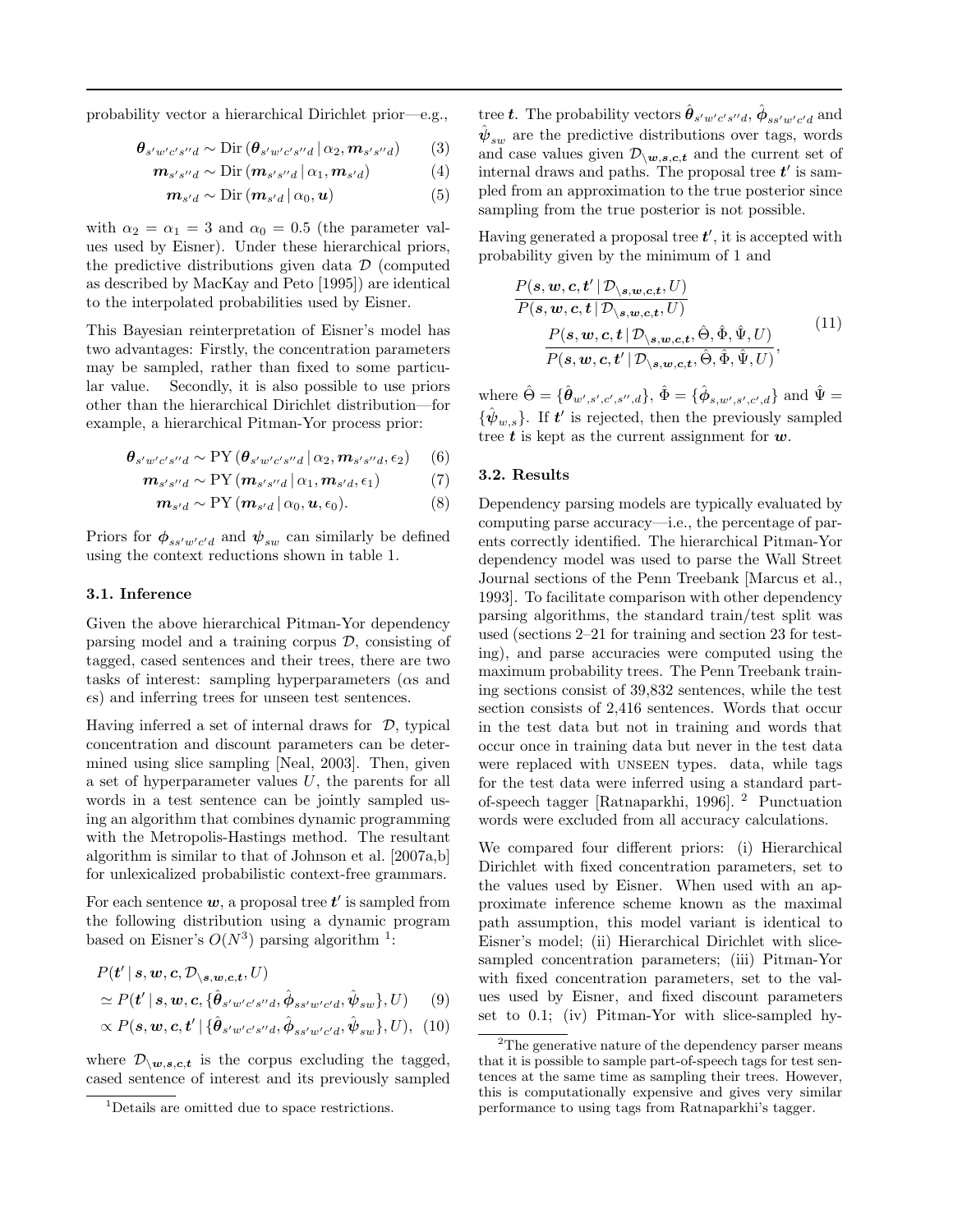|                  |                                        | Path Assumption |         |
|------------------|----------------------------------------|-----------------|---------|
|                  |                                        | Maximal         | Minimal |
| <b>Dirichlet</b> | fixed $\alpha$ values [Eisner, 1996]   | 80.7            | 80.2    |
| <b>Dirichlet</b> | sampled $\alpha$ values                | 84.3            | 84.1    |
| Pitman-Yor       | fixed $\alpha$ and $\epsilon$ values   | 83.6            | 83.7    |
| Pitman-Yor       | sampled $\alpha$ and $\epsilon$ values | 85.4            | 85.7    |

Table 2. Parse accuracy of the hierarchical Pitman-Yor dependency model.

perparameters. For each prior, two approximate inference schemes—the maximal and minimal path assumptions [Cowans, 2006]—were compared. For the model variants with sampled hyperparameters, fifty slice sampling iterations was sufficient for convergence.

Parse accuracies are shown in table 2. These results show that (a) using a hierarchical Pitman-Yor prior and (b) sampling hyperparameters both give considerable performance improvements over a hierarchical Dirichlet dependency parser with fixed concentration parameters and the maximal path assumption (equivalent to Eisner's model). Using a hierarchical Pitman-Yor prior and sampling hyperparameters yield orthogonal improvements of 3%–5% each over Eisner's parser. Together, these two modeling choices yield a 26% error reduction. The differences in parse accuracy between the approximate inference schemes (maximal and minimal path assumptions) are not significant.

The accuracies for the model variant that is equivalent to Eisner's dependency model (hierarchical Dirichlet prior, maximal path assumption, fixed concentration parameters) are lower than those reported in Eisner's original work [Eisner, 1996]. This is because Eisner's results were obtained using an extensively filtered data set with only 400 test sentences (e.g., sentences with conjunctions were discarded). In the time since Eisner's model was published a different train/test split has become standard, and the results reported in table 2 were computed on the now-standard split.

Although state-of-the-art dependency models, such as the discriminative maximum-margin method of Mc-Donald [2006], achieve higher parse accuracy, it is possible that further enhancements to the Pitman-Yor dependency model would yield similar results while retaining the benefits of a generative model. Possible enhancements include a detailed consideration of contexts and reductions, aggregation across multiple tree samples, Gibbs sampling the internal draws and paths done by Teh [2006], and using a letter-based language model as a top-level base measure [Cowans, 2006].

## 4. A "Syntactic Topic" Dependency Model

One advantage of a generative approach to dependency modeling is that other latent variables can be incorporated into the model. To demonstrate this, we present a second Bayesian dependency model with latent state variables that mediate the relationships between words and their dependents. These variables result in a syntactic clustering of parent–child dependencies. This model can be considered to be a dependency-based analogue of the syntactic component from the syntaxbased topic model of Griffiths et al. [2005]. The models differ in their underlying structure, however: In the dependency model in this section, the underlying structure is a tree that combines both words and unobserved syntactic states; in Griffiths et al.'s model, the structure is a simply a linear chain over latent states. This difference means that there are two kinds of latent information that must be inferred in the dependencybased model: The structure of each dependency tree and the identities of the latent states. In Griffiths et al.'s model, only the latter need be inferred.

## 4.1. Model

The generative process underlying the model in this section is similar to that of the model presented in the previous section. The main difference is that instead of generating a child directly, a parent word first generates a syntactic state, which then generates the child word. Additionally, for computational efficiency, the children in each direction are independent conditioned on their parent. The probability of an untagged sentence  $\boldsymbol{w}$  with latent states  $\boldsymbol{s}$  and tree  $\boldsymbol{t}$  is given by

$$
P(\mathbf{s}, \mathbf{w}, \mathbf{t}) = \prod_{n} \theta_{s_n \mid w_{\pi(n)}} \phi_{w_n \mid s_n}, \tag{12}
$$

where  $\theta_{w'}$  is the distribution over latent states for parent word  $w'$ , and  $\phi_s$  is the distribution over child words for latent state s. Parent words are collapsed down to the latent state space and children are generated on the basis of these states. As a result, the clusters induced by the latent states exhibit syntactic properties and can be thought of as "syntactic topics"—specialized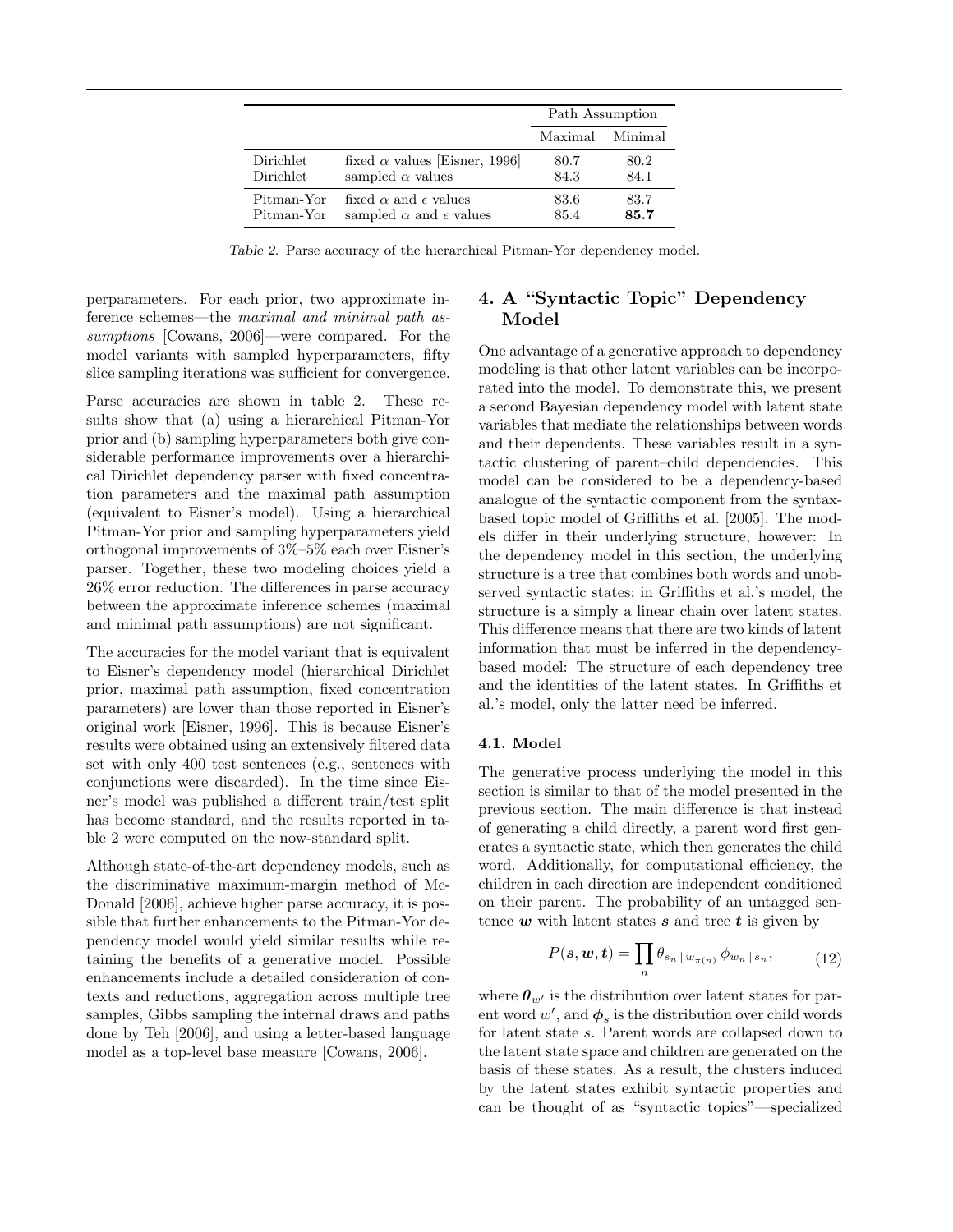distributions over words with a syntactic flavor. Each of the probability vectors in equation 12 is given a single-level Dirichlet prior as shown below:

$$
\boldsymbol{\theta}_{w'} \sim \mathrm{Dir} \left( \boldsymbol{\theta}_{w'} \, | \, \alpha, \boldsymbol{m} \right) \tag{13}
$$

$$
\phi_s \sim \text{Dir}\left(\phi_s \,|\, \beta, \mathbf{u}\right) \tag{14}
$$

The base measure  $m$  and concentration parameter  $\alpha$ for the prior over over  $\theta_{w'}$  are optimized together.

#### 4.2. Inference

Given a training corpus  $\mathcal{D} = \{w, t\}$  consisting of untagged sentences and their corresponding trees, there are two tasks of interest: Sampling latent states for D, and sampling states and trees for unseen test sentences. States for a training sentence are sampled using Gibbs sampling. Each state  $s_n$  is sampled from the conditional distribution for that state given all other state assignments, and the training data:

$$
P(s_n = k | \{w\}, \{s\}_{\backslash n}, \{t\}, U) \propto
$$
  
\n
$$
P(w_n | s_n = k, \{s\}_{\backslash n}, \{w\}_{\backslash n}, \{t\})
$$
  
\n
$$
P(s_n = k | \{s\}_{\backslash n}, \{w\}_{\backslash n}, \{t\}),
$$

where the subscript " $\langle n \rangle$ " denotes a quantity that excludes data from the  $n<sup>th</sup>$  position in the corpus.

Given a set of training sentences and trees and a single sample of training states, the trees and states for unseen test sentences may be sampled using an augmented version of the dynamic program in section 3.1.

### 4.3. Results

The true dependency trees and words in Penn Treebank sections 2–21 were used to obtain a single sample of latent states. These states, trees and words were then used to sample states and trees for the 2,416 sentences in Penn Treebank section 23. Some example states or "syntactic topics" are shown in table 3. Each column in each row consists of the words most likely to be generated by a particular state. The states exhibit a good correspondence with parts-of-speech, but are more finely grained. For example, the states in the first and third columns in the top row both correspond to nouns. However, the first contains job titles, while the third contains place names. The states in the fourth and fifth columns in the top row both correspond to verbs. However, the fourth contains transitive past-tense verbs, while the fifth contains presenttense verbs. This kind of specificity indicates that these states are likely to be beneficial in other tasks where part-of-speech tags are typically used, such as named entity recognition and machine translation.

|                                                     | Type of Tree                 |                              |  |
|-----------------------------------------------------|------------------------------|------------------------------|--|
|                                                     |                              | Sampled Max. Prob.           |  |
| POS tags                                            | 55.3                         | 63.1                         |  |
| 50 states<br>100 states<br>150 states<br>200 states | 59.2<br>60.0<br>60.5<br>60.4 | 63.8<br>64.1<br>64.7<br>64.5 |  |

Table 4. Parse accuracy of the "syntactic topic" model on the Penn Treebank (standard train/test split). As a baseline, the latent states are fixed to part-of-speech tags. Results for sampled trees are averaged over ten samples.

The quality of these "syntactic topics" was measured by using them in place of part-of-speech tags in supervised parsing experiments. The latent state dependency model (with 50, 100, 150 and 200 states) was compared with an equivalent model in which the states were fixed to true part-of-speech tags for both training and test data. These results are shown in table 4. Using the sampled states gives an improvement in parse accuracy of approximately 5% for sampled trees and an improvement of 1.6% for the most probable trees. Although this is a modest improvement, it is a clear quantitative indication that the discovered states do indeed capture syntactically meaningful information.

## 5. Related Work

There has been much recent interest in nonparametric Bayesian models for PCFGs with latent variables [Liang et al., 2007, Petrov et al., 2006, Finkel et al., 2007], as well as general inference and learning frameworks for Bayesian PCFGs [Johnson et al., 2007a,b]. While previous work has focused on latent variables, state splitting, and inference in unlexicalized PCFG models, the dependency models presented in this paper are lexicalized. Lexicalization, in which parent– child statistics are incorporated into the model, is an important technique for building high-accuracy parsing models, although state-splitting and discriminative models can obtain similar benefits. Unfortunately, lexicalized models are much more likely to suffer from sparsity problems. As a result, smoothing is criticalas reflected in the structure of our hierarchical prior. Previous nonparametric Bayesian models for grammars have not concentrated on smoothing issues.

### 6. Conclusions

In this paper, we introduced a new generative dependency parsing model based on the hierarchical Pitman-Yor process. Using this model, we showed that the